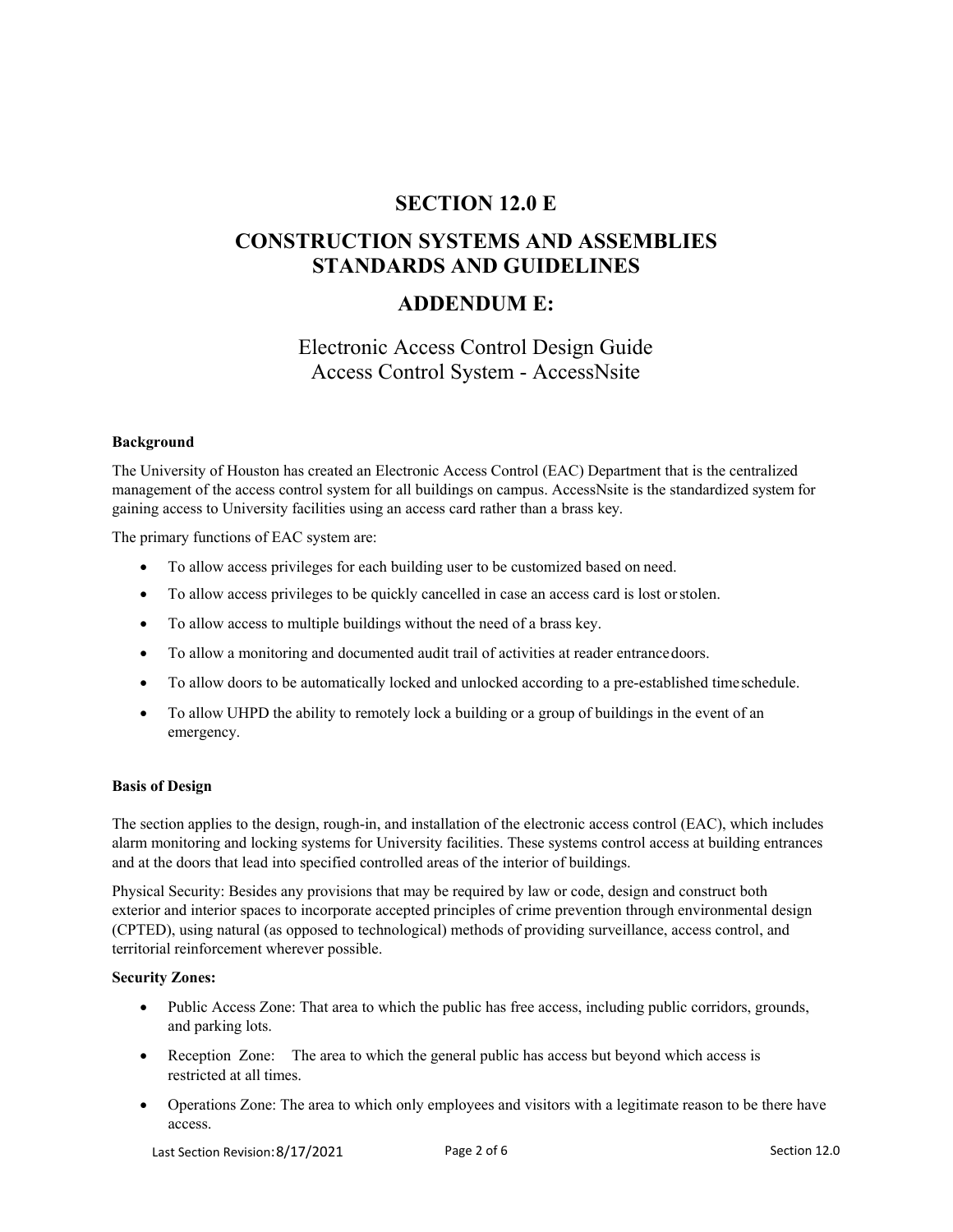Secure Zone: The area to which access is always controlled and which is monitored continuously.

See other Guidelines Sections for additional requirements.

### **Scope**

This section establishes guidelines for the design and installation of EAC in all new buildings and reconstruction projects.

### **Programming**

EAC is used to control access at all exterior (zone) doors and at certain interior access control zones, such as computer labs, classrooms, office suites, audio/visual equipment rooms, and other zones with specific access concerns. To facilitate EAC, certain programming issues need consideration during design. These include:

- Physical separation between public/non-public areas.
- Physical separation between different departments/operating units in the same building.
- Access to the public after hours.
- Conflicts between access control and life safety, i.e., egress, latching of fire doors.
- Conflicts between access control and ADA accessibility.

At a minimum, all exterior doors of University buildings shall be controlled and/or monitored by EAC. Specific interior doors such as classrooms and laboratories shall be controlled as identified during design phase. These doors will be identified in coordination with Campus Safety Systems, Facilities/Construction Management and user representatives from the departments who will occupy the building.

### **Design Criteria**

EAC equipment at each building consists of central control equipment within the building as well as specific devices at each door controlled by the system.

### Panel/Controller Equipment

The central control equipment is installed at an "EAC Backboard" which is located in a dedicated, low voltage closet within the building. Each building controlled by EAC shall have at least one EAC backboard. Where EAC controlled doors are located on multiple floors of a building, a separate EAC backboard shall be provided on each floor. Each EAC backboard typically includes the following items:

- Intelligent Controller.
- Card Reader Interface Modules.
- Input Modules.
- Output Modules.
- Power Supplies and related accessories.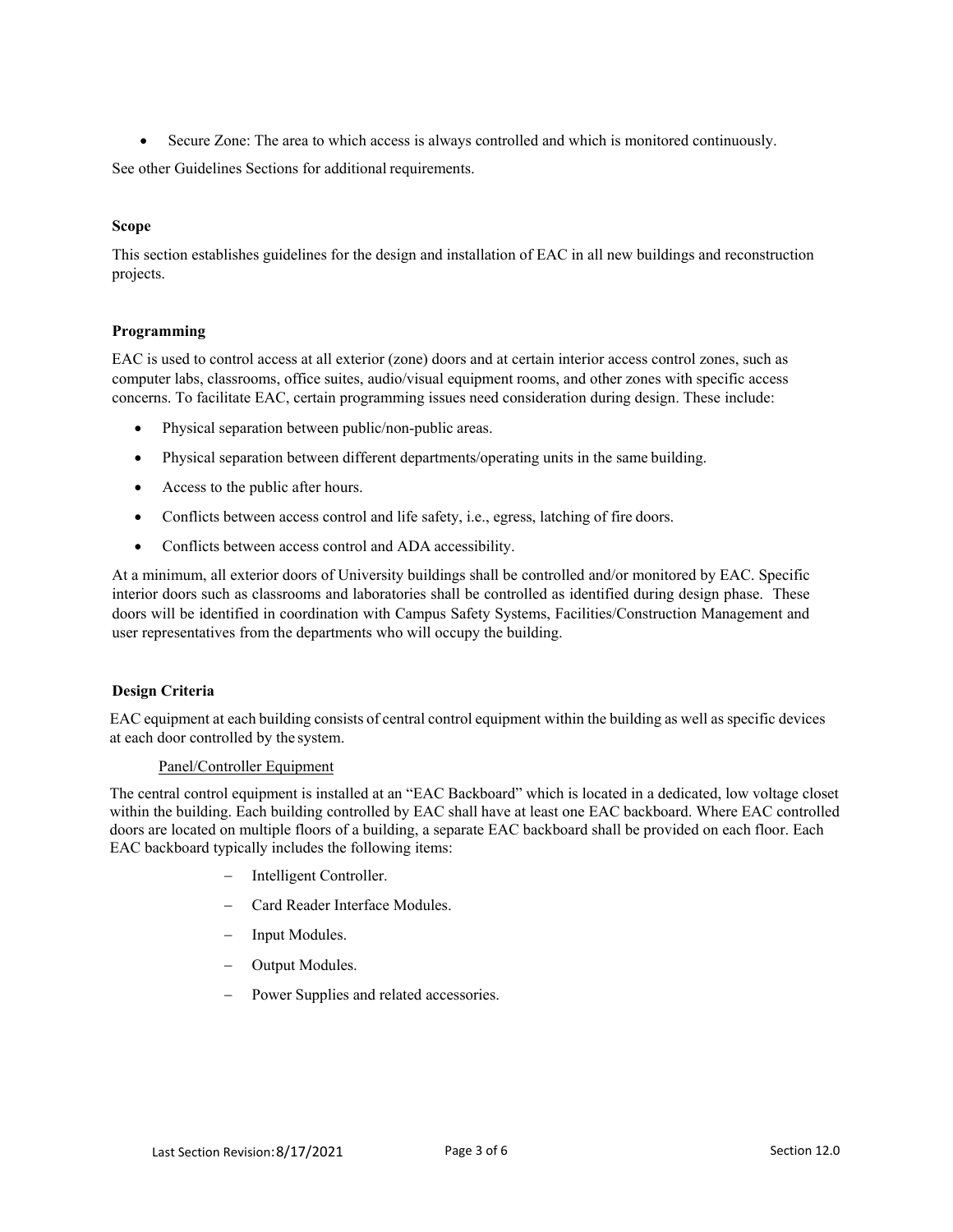- Power Supply Network Interface
- Equipment Enclosures.

The specific quantity and types of equipment to be provided at each EAC Backboard shall be determined during the design phase based on the number and types of EAC doors to be controlled. Equipment shall be designed at 75% capacity to allow for future increase of EAC devices.

(See drawing at end of section for typical arrangement of EAC Backboard.)

### **Space Requirements**

There shall be at least one dedicated closet in each building for the installation of EAC related equipment. In multi-story buildings where EAC equipment is located above grade, there shall be a closet on each floor where EAC controlled doors are located. Each closet shall have a minimum dimension from the panel board(s) of 3' 0" clear. Minimum usable wall space for equipment shall be 6'-0" wide by 8'-0" high.

Each closet shall contain the following provisions:

- One fire-retardant treated plywood "backboard" with minimum dimensions of 5' 6" wide x 7' 0" high.
- Minimum of one 120V, 20A 4-plex electrical outlet on dedicated circuit.
- Backup battery with up to 4 hours capacity
- Minimum of one Ethernet connection ports.

### Door Devices

The types of devices provided at each door are determined by the access control function required. The four major access control functions and the devices required for each function are as follows:

- CARD READER DOOR: Allows entry using access card, scheduled locking and unlocking, and door status monitoring. Devices required include:
	- EV1 credential card reader.
	- Door contact switch. (Where applicable hinge installed)
	- REX (request to integral request to exit device).
	- Sounder (if applicable)
	- Electric lock or electric exit device.
	- Power transfer hinge
- AUTO-LOCK DOOR: Allows scheduled locking/unlocking and door status monitoring. Devices required include:
	- Door contact switch. (Where applicable hinge installed)
	- REX (request to exit motion detector).
	- Sounder.
	- Electric lock or electric exit device.
	- Power transfer hinge or Wired Loop
- EXIT-ONLY DOOR: Allows door status monitoring. Devices required include:
	- Door contact switch.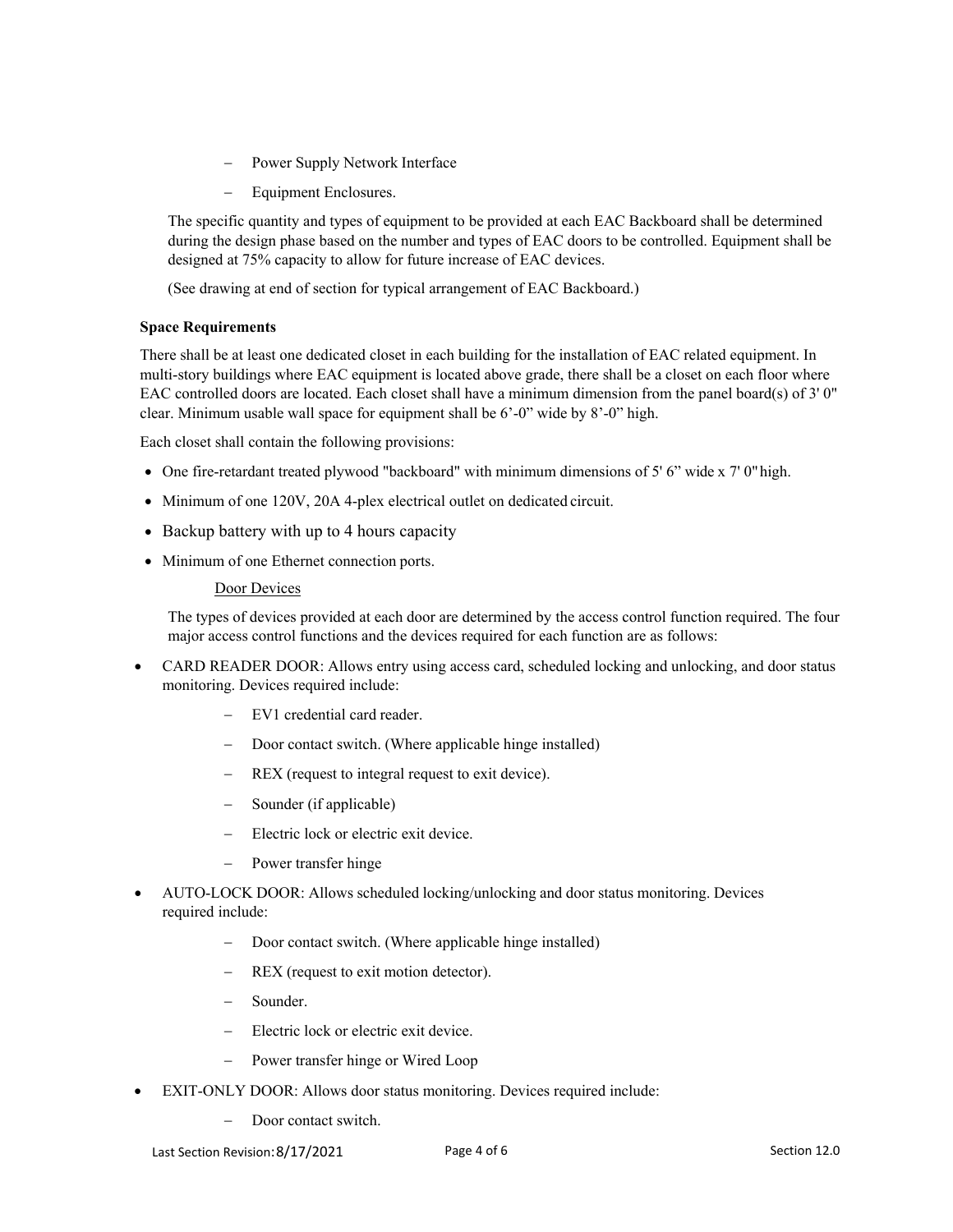- REX (request to exit motion detector).
- Sounder.
- EMERGENCY EXIT-ONLY DOOR: Allows door status monitoring, provides audible alarm when door is used. Devices required include:
	- Door contact switch.
	- Sounder or horn.

These door functions may be applied to single doors and pairs of doors, with or without center dividing mullions.

Typical Card Reader Controlled Single Door

Handicap Exit Device Card Reader Controlled Double Door

Typical Exit Device Card Reader Controlled Double Door

Typical Equipment Arrangement

#### Elevator Control

Where required, EAC may be used at elevators to control floor access. This function requires the installation of card readers at elevator hall call stations and/or in the elevator car itself. The use of elevator control also requires that special provisions be made within the elevator equipment itself to accommodate the EAC installation.

#### **Design Assistance**

The University Director of Campus Safety Systems and Facilities EAC Manager will work with clients, project managers, and the University shops to incorporate the design of EAC into new construction and major renovation projects. The Director of Campus Safety Systems and Facilities EAC Manager (eac@uh.edu) should be notified of new projects as early as possible in the design process.

### **Interdisciplinary Coordination**

The work of this section shall be closely coordinated with other members of the design team. Specific areas requiring coordination include, but are not limited to the following:

- Electrical engineer: coordinate requirements for conduits, back boxes, cable trays, and electrical power.
- Hardware consultant: coordinate requirements for electric lock hardware.
- Architect: coordinate space requirements for EAC Backboards, preparation of doors and frames, and any special construction items needed (such as pedestals and closures for card readers).
- Elevator consultant: coordinate requirements for elevator travelling cable, card reader placement in elevator cars, and modification of elevator control equipment.
- Telecommunications consultant: coordinate requirements for network connections at EAC Backboards.

## **Design Evaluation**

The following information is required to evaluate the design:

- Programming Phase: Statement of intent to use EAC, or to rough-in only for control of access to facility and/or portions of the facility. Identify unique access zones under either scenario. Determine relationships with University EAC manager and vendor(s).
- Schematic Design Phase: Plan drawings with easily identified symbols, showing boundaries of access control zones. Outline specification identifying basic access control function for each zone. Locate and size of closets.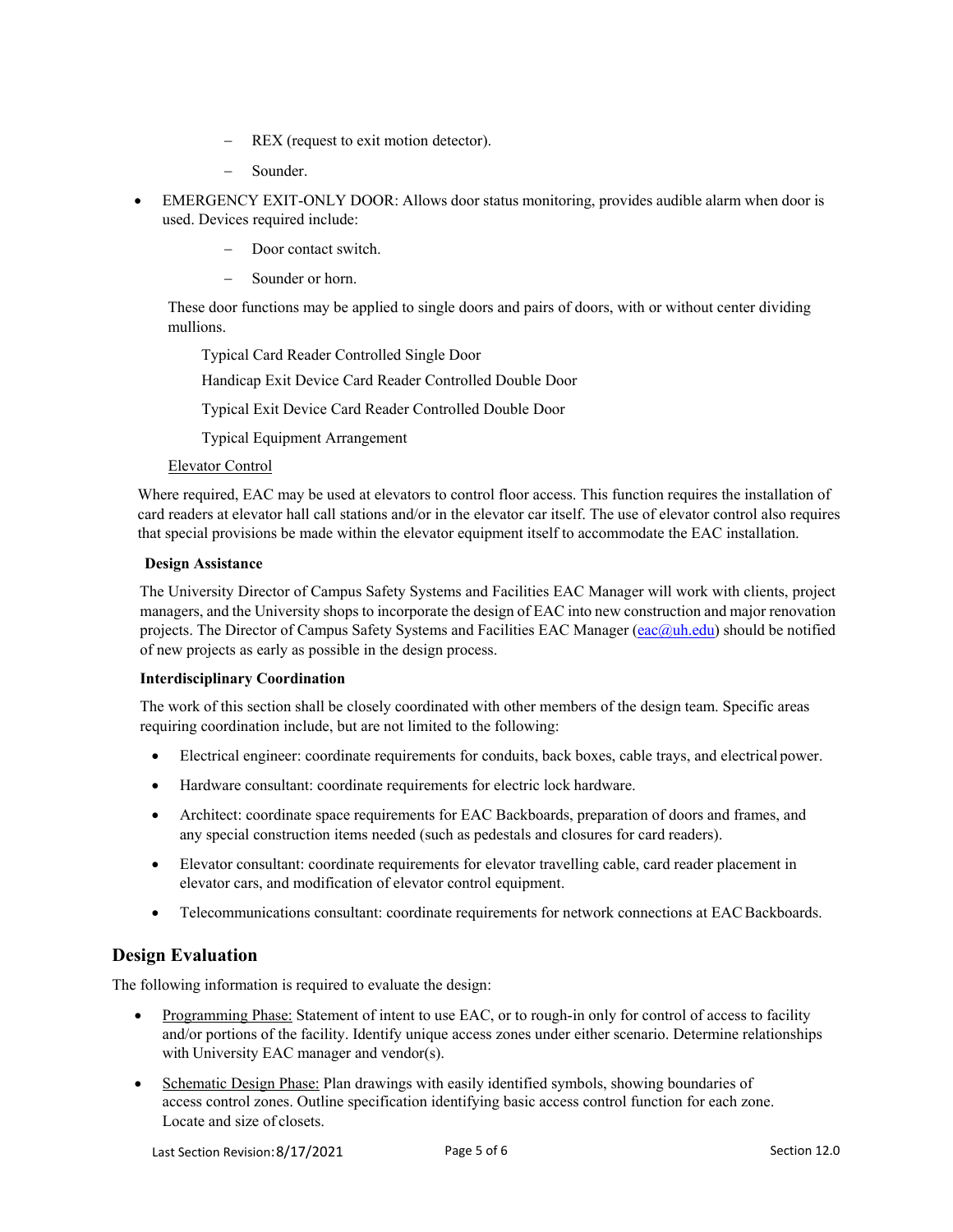Design Development Phase: Plan drawing showing access control zones, the location of controlled doors and other wall openings, an elevation view of doors showing locations of EAC equipment and other hardware. Show location of EAC closets and draw elevation of EAC equipment backboards. Draft specification listing specific functions for each controlled opening (see opening "functions" above). List proposed products. Coordination with the hardware schedule. Note "points-of-connection" for power and signal. Prepare "sequence of operations" diagrams for each EAC function. Status Matrix. Contract Document Phase: In addition to the DD requirements, prepare a schedule of doors and openings receiving EAC, listing all related equipment. Provide diagrams of conduit and raceway systems, power supply, data circuits, and show "points of connection" between work by University forces and work by Contractor. Final specification for the system.

## **Construction Submittals**

The following minimum submittals are required from the Contractor:

Refer to specification Section 28 1300 -- Access Control System.

## **Related Sections**

UH Design Guidelines and Standards Section 12. 0, paragraphs as follow:

B2031 Exterior Doors

C1020 Interior Doors

C1025 Interior Door Hardware

- UH Design Guidelines and Standards Addendum D: Alarm and Special Hazard Protection Specifications
- Specifications Division 14 Conveying Equipment
- Specifications Section 28 31 00 Addressable Fire Alarm System
- University of Houston EAC Programming Standards (contact EAC Manager)
- http://www.uh.edu/infotech/services/computing/networks/network-infra-standards/index.php for UIT cabling standards
- Specification Section 26 05 19 Low Voltage Conductors and Cables

## **Products, Materials and Equipment**

- The A/E shall work with University EAC Manager and the approved UH Lock shop, designing each individual building system to insure system compatibility with University EAC. The A/E shall be responsible for the design of the complete system.
- The A/E shall work closely with representatives from the individual University departments who will occupy the building to determine EAC requirements for interior doors.
- Equipment furnished under this section may be by any manufacturer who is approved by EAC Manager prior to completion of Contract Documents. The A/E shall submit a list of proposed equipment and vendors to the EAC Manager for approval.
- Refer to Section 28 10 00 Access Control System
- Specifications for EAC-related door hardware to be provided within Division 08 -- Openings.